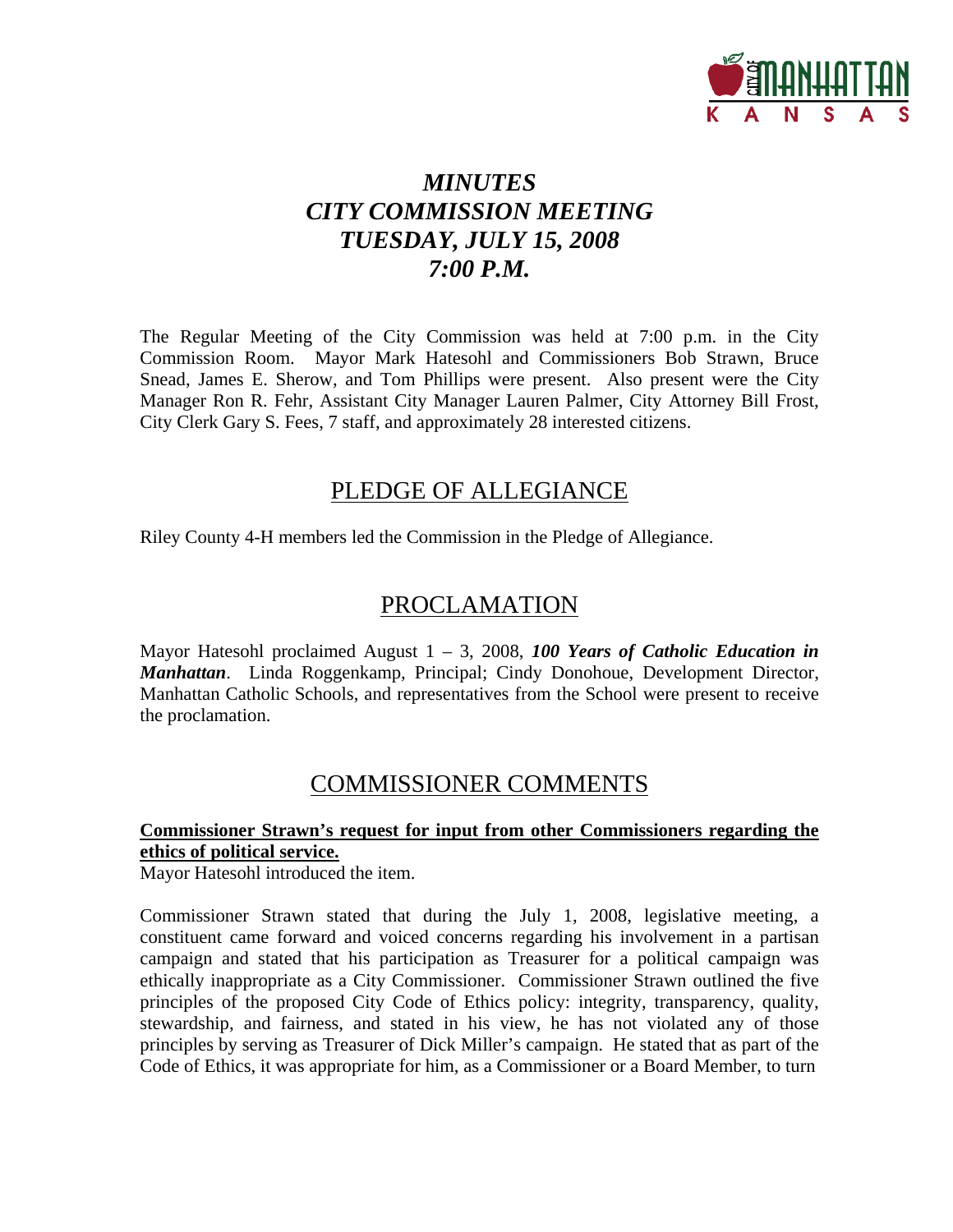## COMMISSIONER COMMENTS *(CONTINUED)*

#### **Commissioner Strawn's request for input from other Commissioners regarding the ethics of political service.** *(CONTINUED)*

to his peers and ask them for their comments whether a code of ethics is broken by agreeing to serve as Treasurer for a political campaign. He then stated that while seeking input from his fellow Commissioners, the ultimate decision and responsibility would be up to him to make the judgment.

Commissioner Snead stated that he found nothing illegal or unethical about serving in a partisan political process, but did question if it is wise for a City Commissioner, who is elected to office in a non-partisan process. He stated that Commissioners often work with legislators on the State and Congressional level to achieve the goals and address the needs of the City. He stated that when playing a prominent role in the partisan political process and then to have to work with people represented from the opposite party, does not enhance your chances for success in achieving the goals of the City. He said this is not a question of illegality or ethics, but a question of wisdom and the primary responsibility as a City Commissioner.

Commissioner Sherow stated that it was a question of freedom of speech and assembly. He said that as a Commissioner, he takes it seriously to represent everyone in the community. He stated that he ran at-large, non-partisan and there is a distinction that needs to be kept in mind, and as long as Commissioner Strawn does not bring prohibitionist planks to the Commission and champion them up here, then he was comfortable that Commissioner Strawn was working in the community's best interests.

Commissioner Phillips stated that he didn't have any concerns over Commissioner Strawn's actions and that he needs to make his own choice on party political issues. He said we are elected on a non-partisan basis and that he has also been approached about sponsorships for party political issues. He stated that for him, it was a matter of going back to the Code of Ethics mentioned earlier and regardless of involvement in party politics, when you come before this Board as a City Commissioner, you are serving the community. Then he stated that from his perspective, Commissioner Strawn or any of the Commissioners should be allowed to be involved in the political arena if you choose.

Mayor Hatesohl stated that he agreed with comments provided by Commissioner Snead. He said that on his way to Washington, D.C. to work on behalf of the City of Manhattan, he turned down a request to endorse a Congressional candidate because of his position on the City Commission. He stated that as Commissioners, we need to do what is best for Manhattan, but as individuals we have the right to free speech. He informed Commissioner Strawn that you have our advice and are aware of potential pitfalls of being involved on the campaign and need to weigh the comments presented with what you want to do.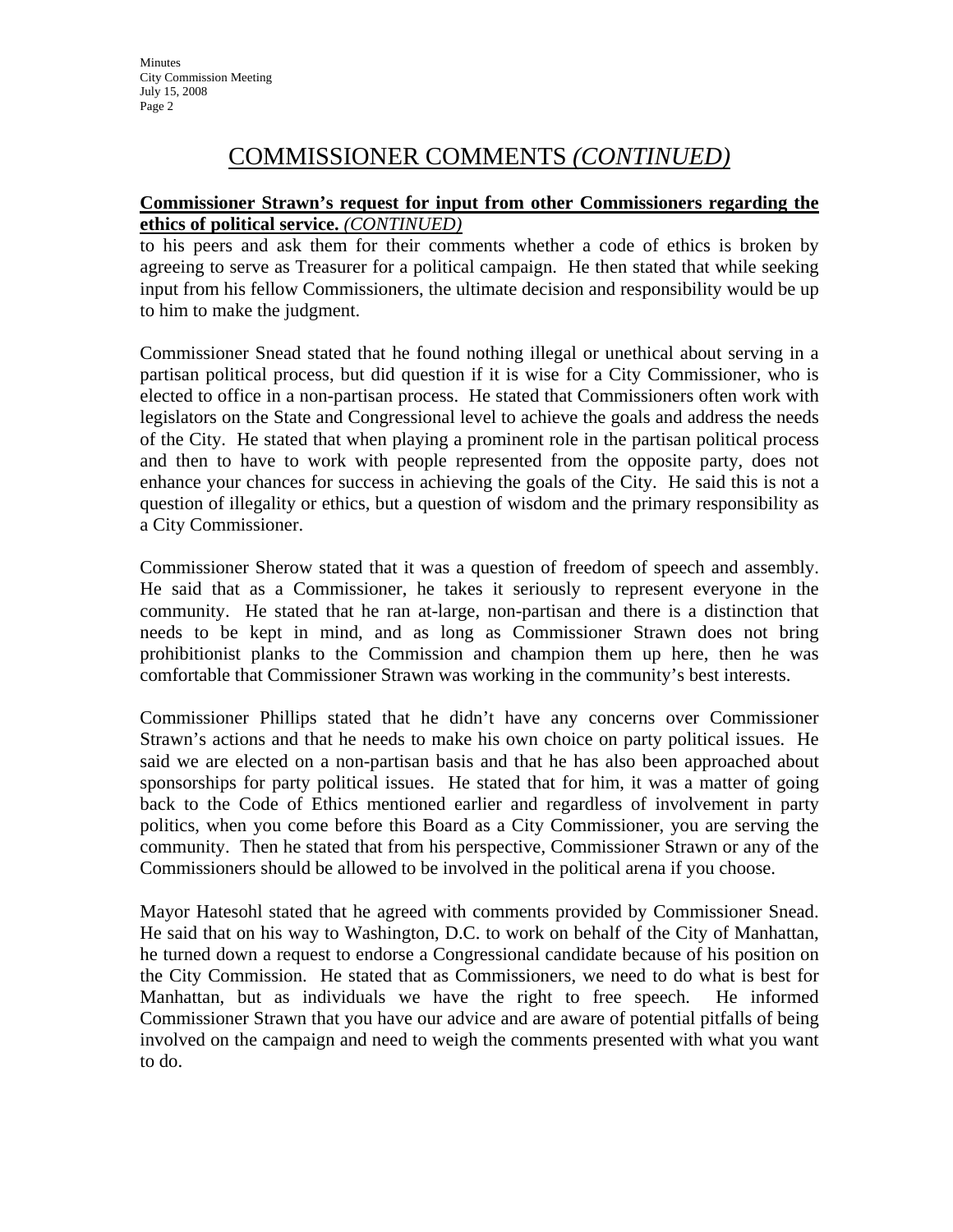## COMMISSIONER COMMENTS *(CONTINUED)*

#### **Commissioner Strawn's request for input from other Commissioners regarding the ethics of political service.** *(CONTINUED)*

Commissioner Strawn thanked the Commission for its feedback and stated that he will make a judgment on stepping down from Dick Miller's campaign or to step down from the City Commission. He stated that he will give it a week to think about it.

During the Consent Agenda, Commissioner Strawn provided clarification to the Commission that he has three options to consider regarding the ethics question raised earlier: 1) to step down from Dick Miller's campaign as Treasurer; 2) to step down from the City Commission, or 3) to determine that his involvement is not violating the ethical code and will stay on the Miller campaign and on the City Commission.

Mayor Hatesohl informed the public that there would be an Executive Session following the end of the General Agenda for the purpose of discussion with the City Attorney concerning pending litigations, which is deemed privileged in the Attorney-Client Relationship.

### CONSENT AGENDA

(\* denotes those items discussed)

#### **MINUTES**

The Commission approved the minutes of the Regular City Commission Meeting held Tuesday, July 1, 2008.

#### **CLAIMS REGISTER NO. 2586**

The Commission approved Claims Register No. 2586 authorizing and approving the payment of claims from June 25, 2008, to July 8, 2008, in the amount of \$1,863,683.82.

#### **LICENSES – CEREAL MALT BEVERAGE AND TREE MAINTENANCE**

The Commission approved a Cereal Malt Beverage License for calendar year 2008 for Grizzly's Grill, 3003 Anderson Avenue, Suite 945, Manhattan, Kansas; Leo's Hillside Café, 2307 Stagg Hill Road, Manhattan, Kansas; and Wildcat Cenex, 1701 Anderson Avenue, Manhattan, Kansas; and a Tree Maintenance Service License for calendar year 2008 for Hosfelt Tree Service, 409 South  $7<sup>th</sup>$  Street, Marysville, Kansas; and Double 'S' Tree Service, 1715 Carolyn Drive, Clay Center, Kansas.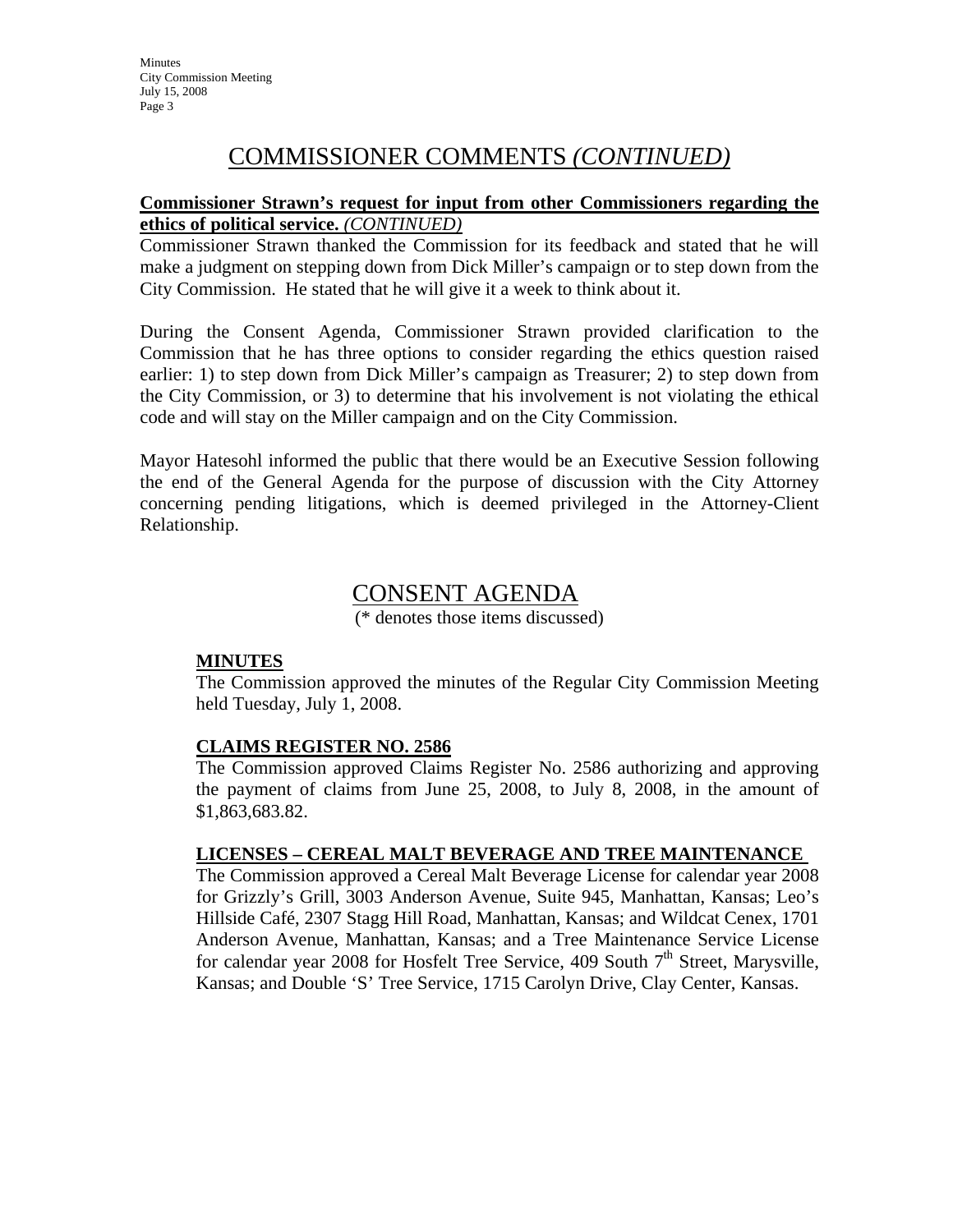#### **FINAL PLAT – KSU FOUNDATION ADDITION**

The Commission accepted the easements and rights-of-way, as shown on the Final Plat of KSU Foundation Addition, generally located northwest of the intersection of Kimball Avenue and Denison Avenue, based on conformance with the Manhattan Urban Area Subdivision Regulations.

#### **FINAL PLAT – BARTON PLACE ADDITION**

Item was removed from the agenda.

#### **RESTRICTIVE COVENANT – BARTON LAKE**

Item was removed from the agenda.

#### **ORDINANCE NO. 6709 – INDUSTRIAL REVENUE BONDS – GTM SPORTSWEAR**

The Commission approved Ordinance No. 6709 issuing Industrial Revenue Bonds for a total principal amount not to exceed \$3,771,000.00 to GTM Sportswear, for the purpose of acquiring, constructing, expanding, and equipping the company's existing manufacturing facility located at 520 McCall Road.

#### **ORDINANCE NO. 6710 – LEVY – SPECIAL ASSESSMENTS (GOB 2008C)**

The Commission approved Ordinance No. 6710 levying special assessments against the benefiting property in the following two (2) public street improvement districts: *Eureka Addition (ST0613) and Limey Pointe/McCall Road (ST0627) Improvements.*

#### **ORDINANCE NO. 6711 – EXTENSION – AT&T FRANCHISE**

The Commission approved Ordinance No. 6711 amending the Code of Ordinances to extend the term of the franchise agreement with AT&T Kansas for a period of one year.

#### **PUBLIC HEARING – REVISED SPECIAL ASSESSMENT – HERITAGE SQUARE STREET IMPROVEMENTS (ST0702)**

Mayor Hatesohl opened the public hearing.

Hearing no comments, Mayor Hatesohl closed the public hearing.

#### **FIRST READING – REVISED SPECIAL ASSESSMENT – HERITAGE SQUARE STREET IMPROVEMENTS (ST0702))**

The Commission approved first reading of an ordinance revising special assessments for the benefiting property of the street intersection improvements to serve Heritage Square Commercial Development along US Highway 24.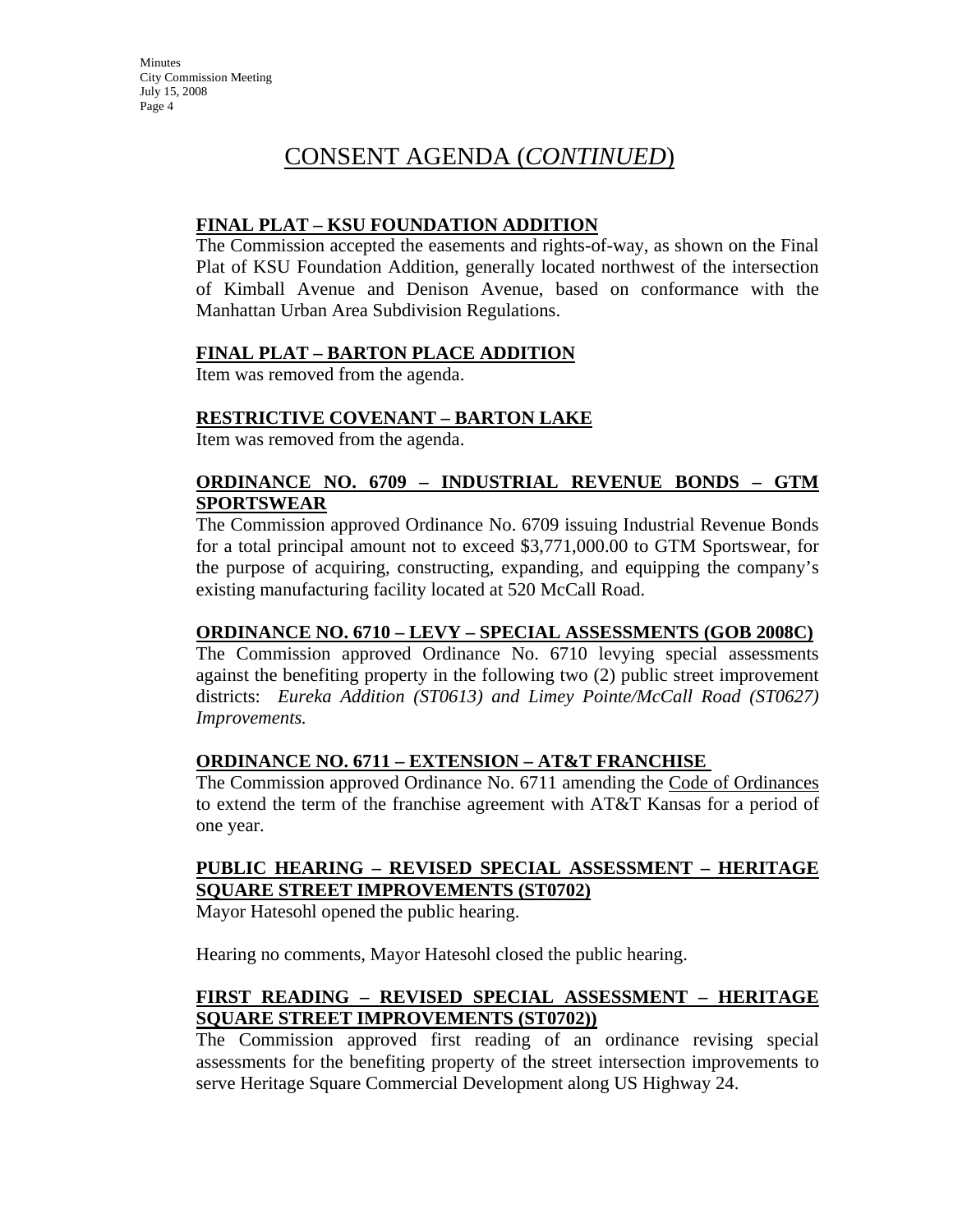#### **RESOLUTION NO. 071508-G – TRANSFER OF PROPERTY – BROOKFIELD RESIDENCES**

The Commission approved Resolution No. 071508-G authorizing the sale and conveyance of the Brookfield Residences Project to Manhattan Housing Investors, L. C. and authorized the Mayor and City Clerk to execute the bill of sale.

#### **RESOLUTION NO. 071508-A – NORTHWING ADDITION, UNIT ONE – STORMWATER IMPROVEMENTS (SM0808)**

The Commission found the petition sufficient and approved Resolution No. 071508-A, finding the project advisable and authorizing construction for Northwing Addition, Unit One, Stormwater Improvements (SM0808).

#### **RESOLUTION NO. 071508-B – NORTHWING ADDITION, UNIT ONE – STREET IMPROVEMENTS (ST0818)**

The Commission found the petition sufficient and approved Resolution No. 071508-B, finding the project advisable and authorizing construction for Northwing Addition, Unit One, Street Improvements (ST0818).

#### **RESOLUTION NO. 071508-C – NORTHWING ADDITION, UNIT ONE – SANITARY SEWER IMPROVEMENTS (SS0811)**

The Commission found the petition sufficient and approved Resolution No. 071508-C, finding the project advisable and authorizing construction for Northwing Addition, Unit One, Sanitary Sewer Improvements (SS0811).

#### **RESOLUTION NO. 071508-D – NORTHWING ADDITION, UNIT ONE – WATER IMPROVEMENTS (WA0807)**

The Commission found the petition sufficient and approved Resolution No. 071508-D, finding the project advisable and authorizing construction for Northwing Addition, Unit One, Water Improvements (WA0807).

#### **AGREEMENT – ENGINEERING SERVICES – NORTHWING ADDITION, UNIT ONE, IMPROVEMENTS (SM0808, ST0818, SS0811, WA0807)**

The Commission authorized the Mayor and City Clerk to execute an agreement with Schwab-Eaton, P.A., of Manhattan, Kansas, to perform engineering services for the stormwater (SM0808), street (ST0818), sanitary sewer (SS0811), and water (WA0807) improvements.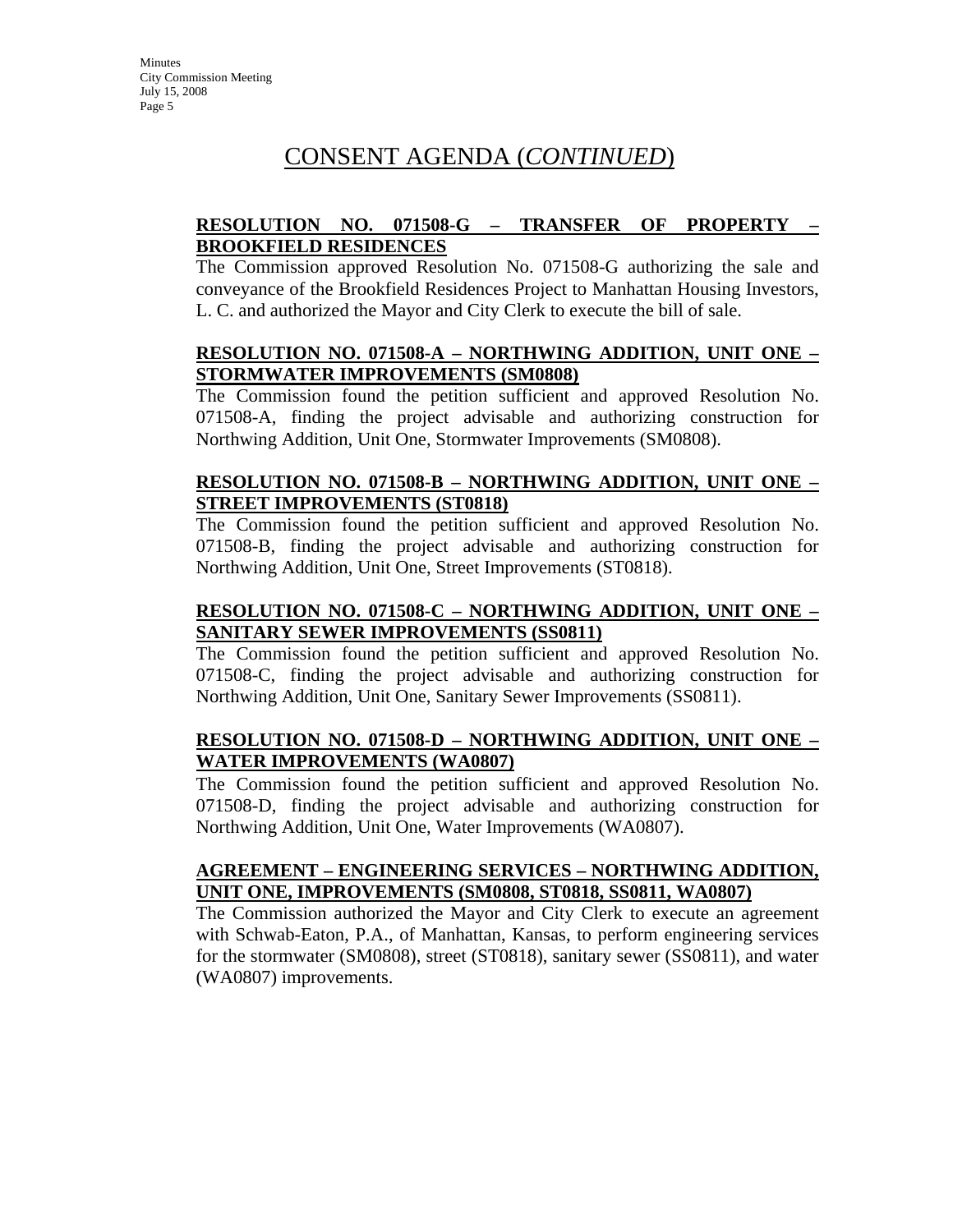#### **\* RESOLUTION NO. 071508-E – GARY AVENUE AND TREESMILL CIRCLE – STORMWATER IMPROVEMENTS (SM0807)**

Adam Machell, 2019 Parkway Lane, informed the Commission that their improvement project was bumped down on the list of projects with the City and that their street needs immediate attention. He stated that there is a deep ditch left on the gravel road as a result of a grader and needs to be repaired.

After further discussion, the Commission requested that this concern be investigated and asked Mr. Machell to write a short memorandum regarding the issue to the City Commission and to the City Manager.

The Commission found the petition sufficient and approved Resolution No. 071508-E finding the project advisable and authorizing construction for Gary Avenue and Treesmill Circle Stormwater Improvements (SM0807).

#### **AGREEMENT – ARCHITECTURE SERVICES – FIRE STATION NOS. 3 AND 5**

The Commission authorized the Mayor and City Clerk to enter into an agreement with Anderson Knight Architects, of Manhattan, Kansas, for the design of Fire Station Nos. 3 and 5 (FR775P, FRX75P) and approved Resolution No. 071508-F authorizing financing in an amount not to exceed \$515,000.00 in general obligation bonds.

#### **AGREEMENT – ENGINEERING SERVICES – EAST MILLER RANCH SANITARY SEWER INTERCEPTOR (SS0810)**

The Commission authorized the Mayor and City Clerk to execute an agreement in the amount of \$79,097.00 with Schwab-Eaton P.A., of Manhattan, Kansas, for the design of public utilities of the East Miller Ranch Sanitary Sewer Interceptor (SS0810).

#### **\* AWARD CONTRACT – SILO TOWNHOMES GRADING PROJECT (SM0805)**

Commissioner Strawn stated that the topic of single bids would be discussed during an upcoming City Commission Retreat.

The Commission accepted the Engineer's Estimate in the amount of \$148,970.00 and awarded a construction contract in the amount of \$145,145.50 to Larson Construction, Inc., of Manhattan, Kansas, for the Silo Townhomes Grading Project (SM0805).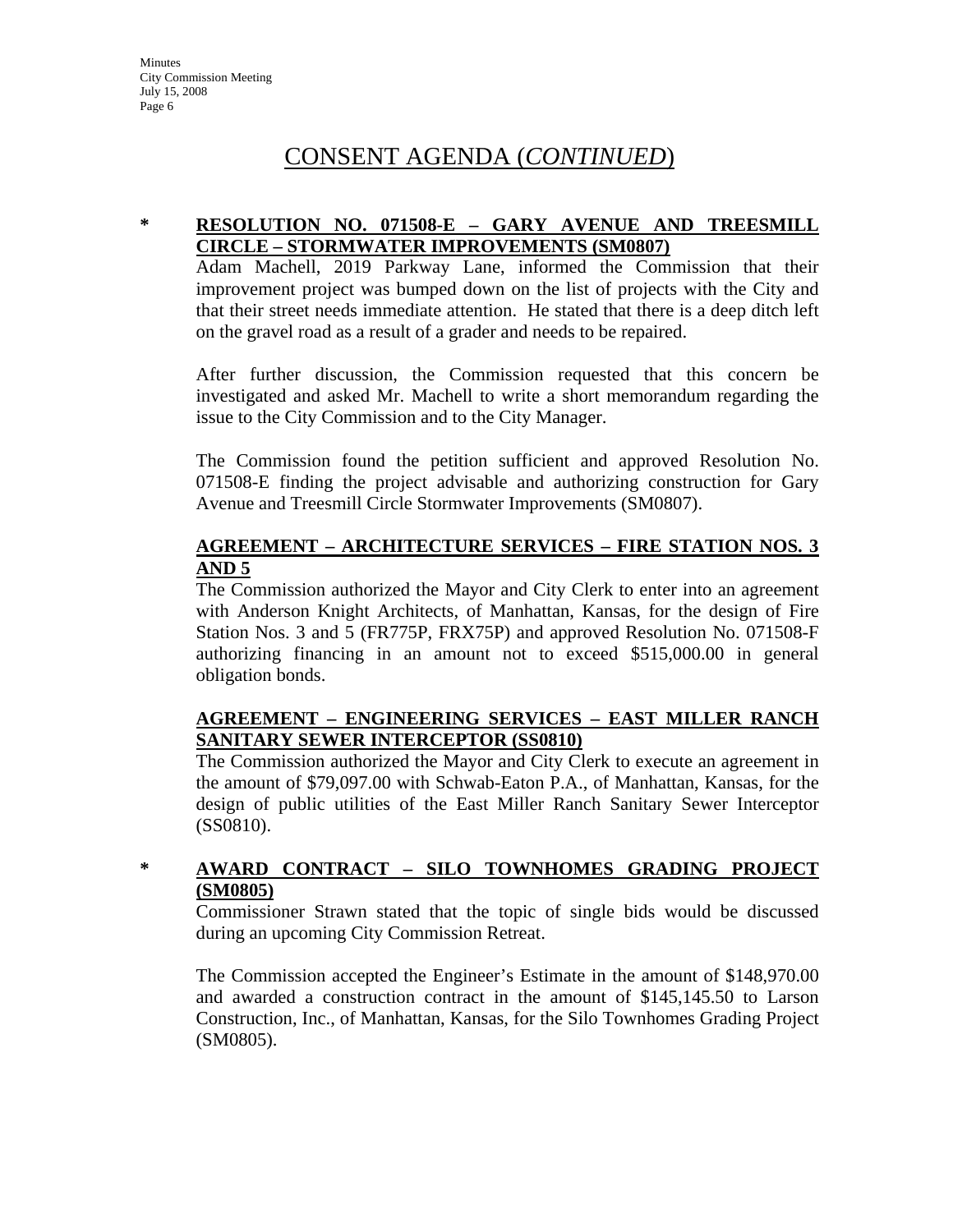#### **\* PURCHASE – CITY PARK PAVILION ICE RINK COOLING PIPES AND FLOOR DESIGN (CP801E)**

Commissioner Strawn stated that fundraising efforts are going on to raise \$1 million for the City Park Pavilion project.

Ron Fehr, City Manager, provided additional information on the ice rink equipment and responded to questions from the Commission.

The Commission accepted the proposal and authorized City Administration to purchase permanent, ice rink equipment for the City Park Pavilion in the amount of \$34,400.00 from Custom Ice Inc., of Burlington, Ontario.

#### **AGREEMENT – TEMPORARY EASEMENT – LINEAR PARK TRAIL REPAIR (PECAN CIRCLE)**

The Commission authorized City Administration to finalize and the Mayor and City Clerk to execute the agreement for the acquisition of the temporary easement required to undertake the repair of the Linear Park Trail in the Pecan Circle area of Wildcat Creek in the amount set as "Just Compensation."

#### **REQUEST FOR QUALIFICATIONS – AIRPORT CONSULTANT**

The Commission authorized City Administration to issue a Request for Qualifications for architectural, engineering, and planning services for the Manhattan Regional Airport improvement projects programmed between 2008 and 2013 and appointed Commissioner Phillips to the Selection Committee.

#### **ESTABLISH – BICYCLE ADVISORY COMMITTEE**

The Commission discussed the need for additional representation on the Bicycle Advisory Committee from Kansas State University and from Pottawatomie County, and agreed to have the Committee consider this and make a recommendation to the Commission.

The Commission authorized the establishment of a Bicycle Advisory Committee.

#### **CITY PARK POOL REPLACEMENT PROCESS**

This item was removed from the Consent Agenda and placed under the Work Session.

#### **2008 NEIGHBORHOOD GRANT FUNDING**

The Commission approved the Neighborhood Grant Review Committee's funding recommendations as follows: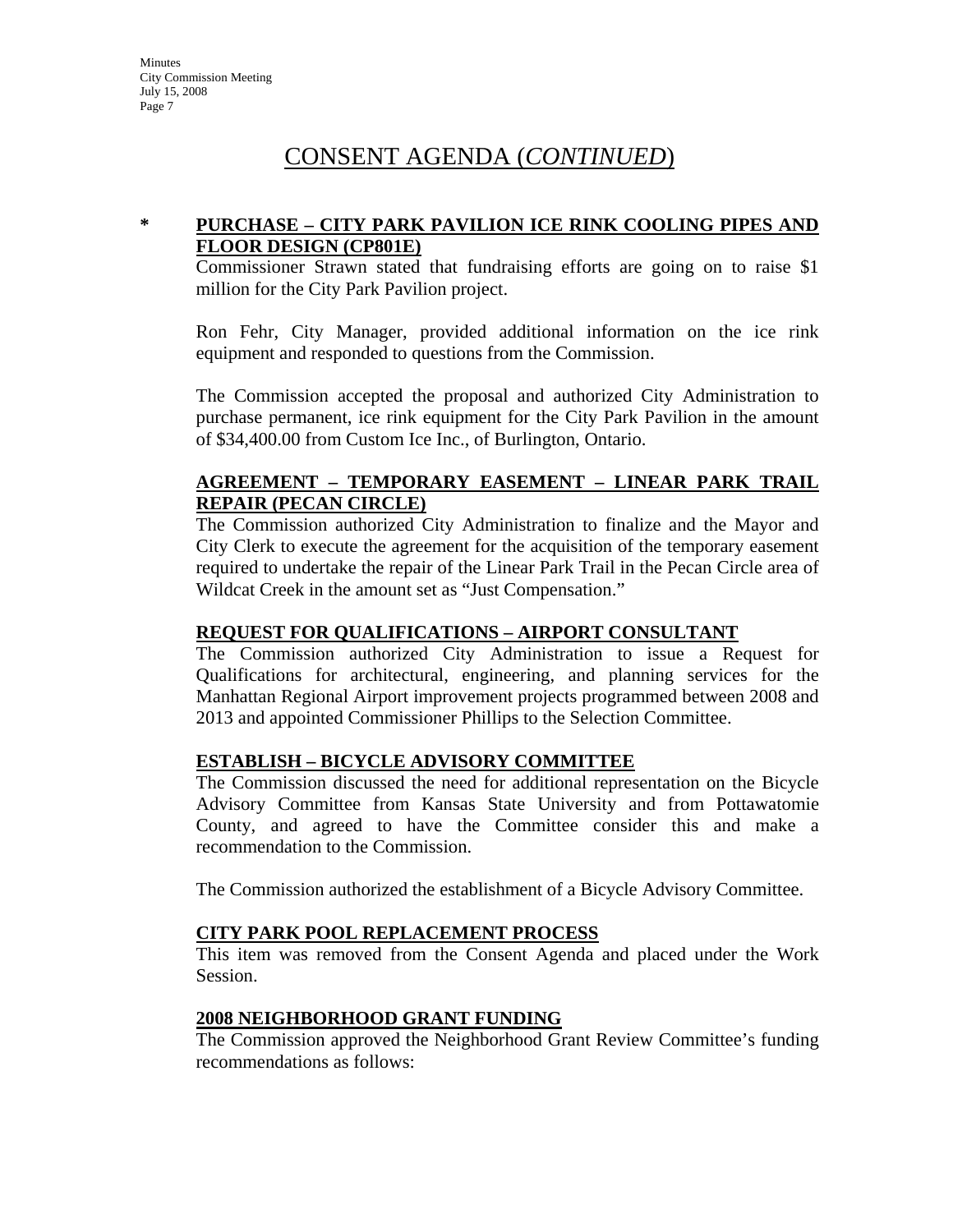#### **2008 NEIGHBORHOOD GRANT FUNDING** *(CONTINUED)*

- 1. North Pointe Homeowners' Association- funding request for 2008 in the amount of \$1,390.00 for continuation of the landscaping project on the traffic circle at the intersection of North Pointe and Kelly Drives;
- 2. Eugene Field Neighborhood Association- funding request in the amount of \$1,708.85 for plantings, topsoil, and grass seed. Additional signs on the two traffic islands in the 1800 block of Fairchild Avenue are to be provided and installed by the City, where warranted.
- 3. Miller Ranch Homeowners' Association *–*funding request in the amount of \$2,000.00 to install new 5' sidewalk in the public right-of-way along the south side of Overhill Road between the intersection of Miller Parkway and Overhill Road and the intersection of Overhill Road and Crossgate Terrace.
- 4. Rolling Hills Homeowners' Association –funding request in the amount of \$620.50 to **r**epair stone wall in the public right-of-way at the intersection of Bethany Drive and Bethany Circle; replace missing street signs.
- 5. Open up another round of applications for the remainder of the \$10,000.00 specifically soliciting applications under the same general program guidelines, but with the additional requirement that any funds be used to improve public property damaged by the tornado, to include replanting trees and other landscaping, and repairing miscellaneous damage.

### **BOARD APPOINTMENT**

The Commission approved the re-appointment by Mayor Hatesohl of Lyle Butler, 3700 Stone Pine Circle, to a three-year Chamber of Commerce term on the Corporate Technology Park Architectural Review Committee. Mr. Butler's term will begin August 16, 2008, and will expire August 15, 2011.

### **REIMBURSEABLE AGREEMENT – RUNWAY 3/21 SHIFT**

The Commission authorized the Mayor and City Clerk to execute the Reimbursable Agreement in the amount of \$171,736.40 with the Federal Aviation Administration to develop Engineering Plans for moving equipment associated with the Runway 3/21 shift (AIP No. 3-20-0052-35).

After additional discussion, Commissioner Snead moved to approve the consent agenda, as presented. Commissioner Phillips seconded the motion. On a roll call vote, motion carried 5-0, with the exception of Item F-GTM Sportswear Industrial Revenue Bonds, which carried 4-0, with Commissioner Strawn abstaining from the item.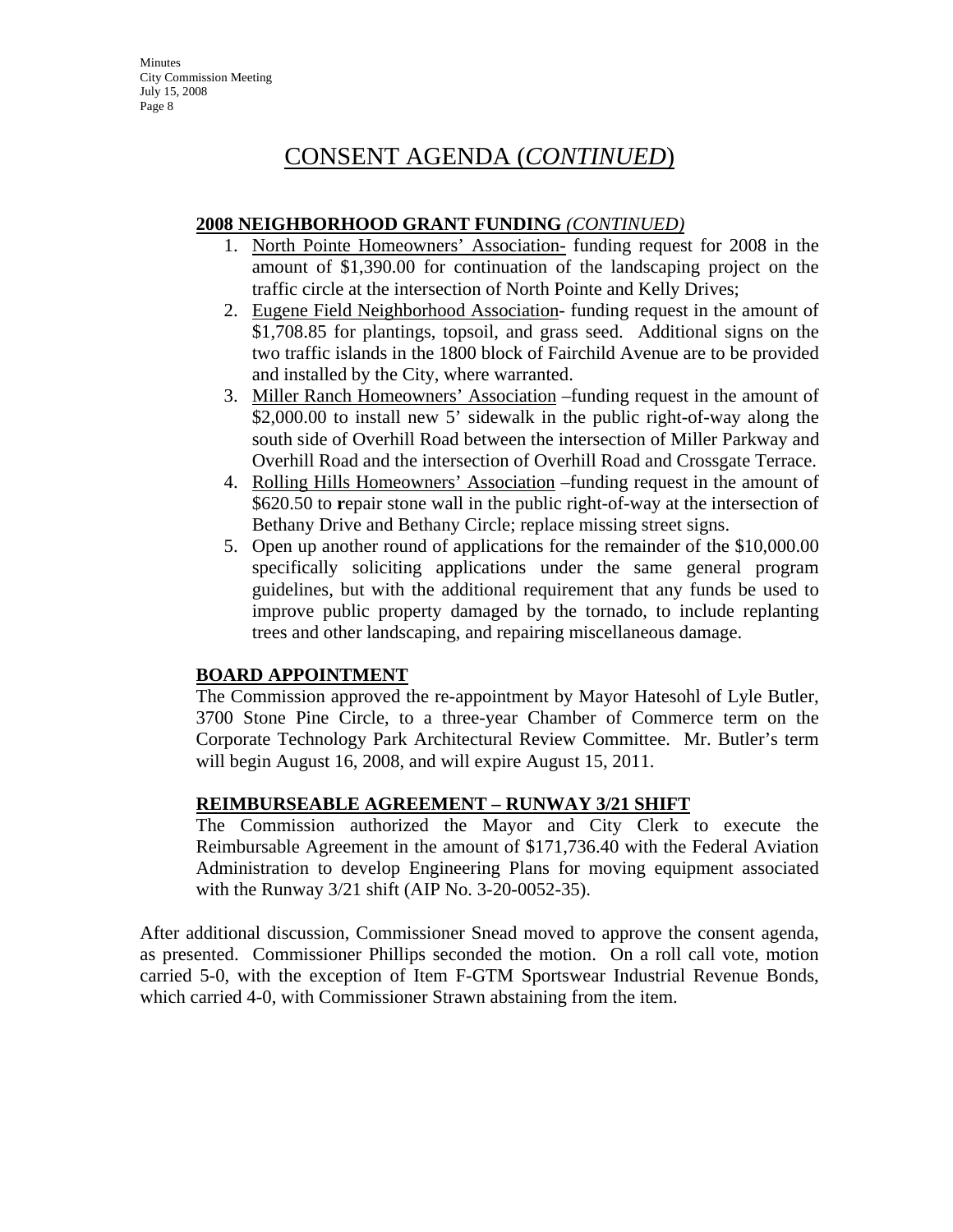**Minutes** City Commission Meeting July 15, 2008 Page 9

### GENERAL AGENDA

#### **FIRST READING - ISSUE INDUSTRIAL REVENUE BONDS FRATERNAL INVESTORS, LLC, SUBLEASED TO WESTERN EXTRALITE COMPANY**

Lauren Palmer, Assistant City Manager, presented the item and answered questions from the Commission.

Bernie Hayen, Director of Finance, answered questions from the Commission regarding the Industrial Revenue Bonds (IRBs).

Leith Winsor, Western Extralite Company, provided additional information on the Company's expansion plans, location of the facility, shelving, and equipment.

After discussion, Commissioner Strawn moved to approve first reading of an ordinance issuing IRB financing to Fraternal Investors, LLC in a total principal amount not to exceed \$1,500,000.00 for the purpose of constructing a commercial office/warehouse facility at 1120 Kretschmer Drive to be subleased by Western Extralite Company. Commissioner Sherow seconded the motion. On a roll call vote, motion carried 5-0.

#### **CITIZEN REVIEW COMMITTEE - SOUTH END REDEVELOPMENT**

Jim Sherow, City Commissioner, presented the request for a Citizen Review Committee for the South End Redevelopment Project. He stated the nine-member Citizen Review Committee, appointed from each Ward of the City, would have a specific charge with a clear beginning and end point, provide improved transparency to the project, assist in engaging the public, and provide public scrutiny and broad-based input during the process.

Commissioner Strawn questioned whether the creation of the Committee would address trust or public process. He stated that he could support the formation of a committee if the goal is to build trust as opposed to process. He stated otherwise it is just adding another layer to the process.

Commissioner Sherow said public trust is engendered when there is good process and that good public process brings about an increased measure of public trust.

Commissioner Strawn said that he was biased about flat organizations getting things done and stated that this committee would add another layer to the process. He stated that if trust is the issue, that he could support the item. He asked for more transparency in the process with all Commissioners, and stated that if the Commissioners are cut out of the process, the Commission can't give oversight and that is where trust falls apart.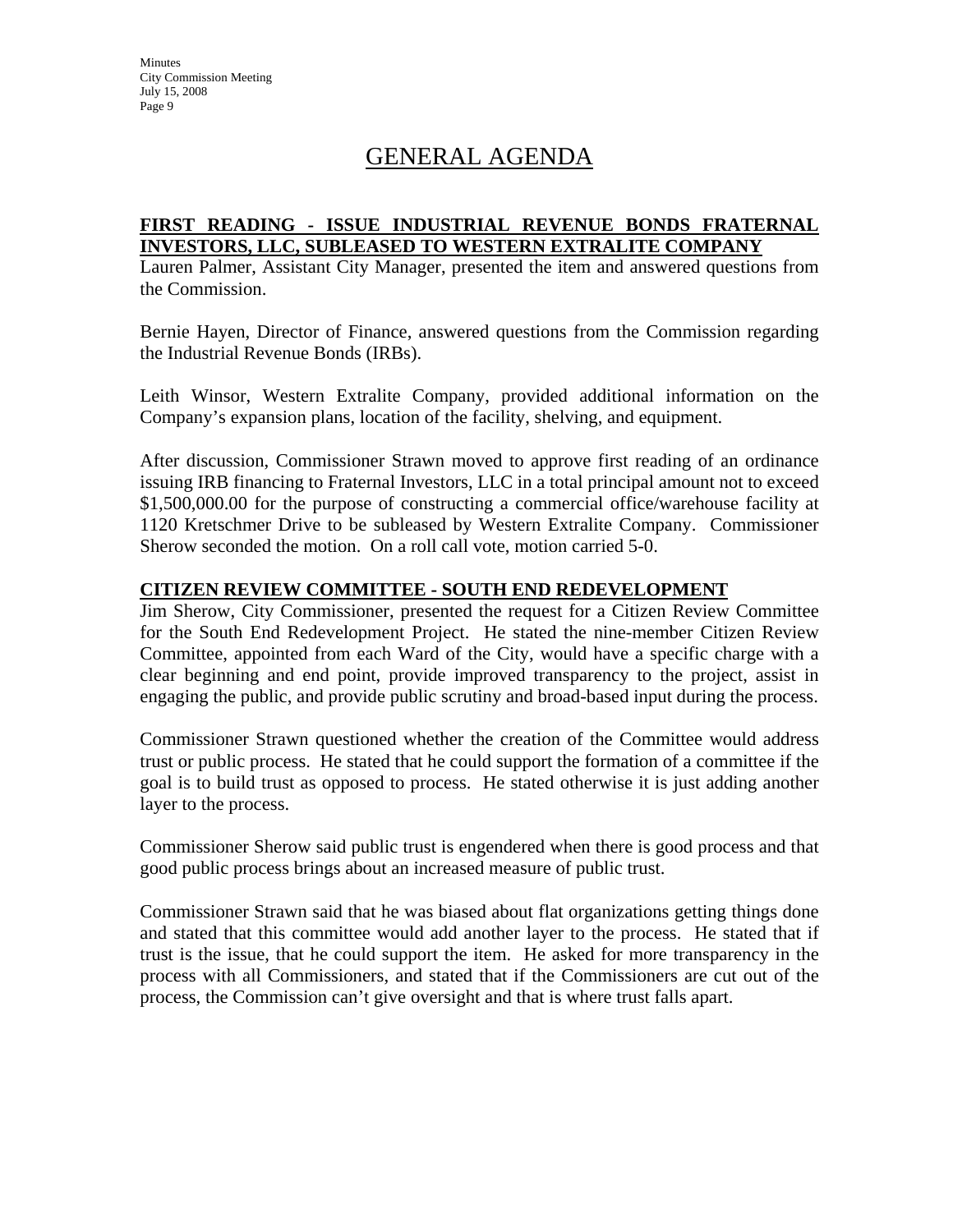### GENERAL AGENDA (*CONTINUED*)

## **CITIZEN REVIEW COMMITTEE - SOUTH END REDEVELOPMENT**

#### *(CONTINUED)*

Commissioner Phillips raised questions about who the Committee would report to; the Committee's relationship with the Commission and Manhattan Urban Area Planning Board; limitations and oversight of the building size, specifically Warren Theatres; and education of the history and financial implications of the project.

Commissioner Sherow responded to questions raised by the Commission.

Ron Fehr, City Manager, provided additional information on the item and process of the different components of the Redevelopment area.

Mayor Hatesohl raised additional questions on the role of the Review Committee and questioned the Committee's relationship with the City Commission and Manhattan Urban Area Planning Board. He stated that the community has good representation with five City Commissioners and members of the Manhattan Urban Area Planning Board.

Commissioner Snead stated that he appreciated the motivation and intent to engage the public and to seek public input for the South End Redevelopment project. He then provided an overview of the history of the South End Redevelopment area, discussed the importance of having individuals with expertise to assist in the process, and said that it is up to the City Commission and City Administration to deal with trust. He stated that he was not convinced of the benefit or significance that a committee could achieve and that the oversight lies with the Commission.

Commissioner Phillips stated that he recognized the value of the process in exchanging information and that Work Sessions or charettes would provide the public with opportunities to be engaged with the design team and finance team, to better understand the South End Redevelopment project, without an oversight committee.

Commissioner Snead provided additional information on the item and stated that decisions have been made to this point in time and that he didn't see the potential of a review committee achieving the goals set out affectively.

Commissioner Strawn voiced his respect for the request and asked that if one or two City Commissioners are in meetings, then all City Commissioners need to be informed of the meeting and told what happened in those meetings. He stated that we must be transparent so that there is not an issue of trust.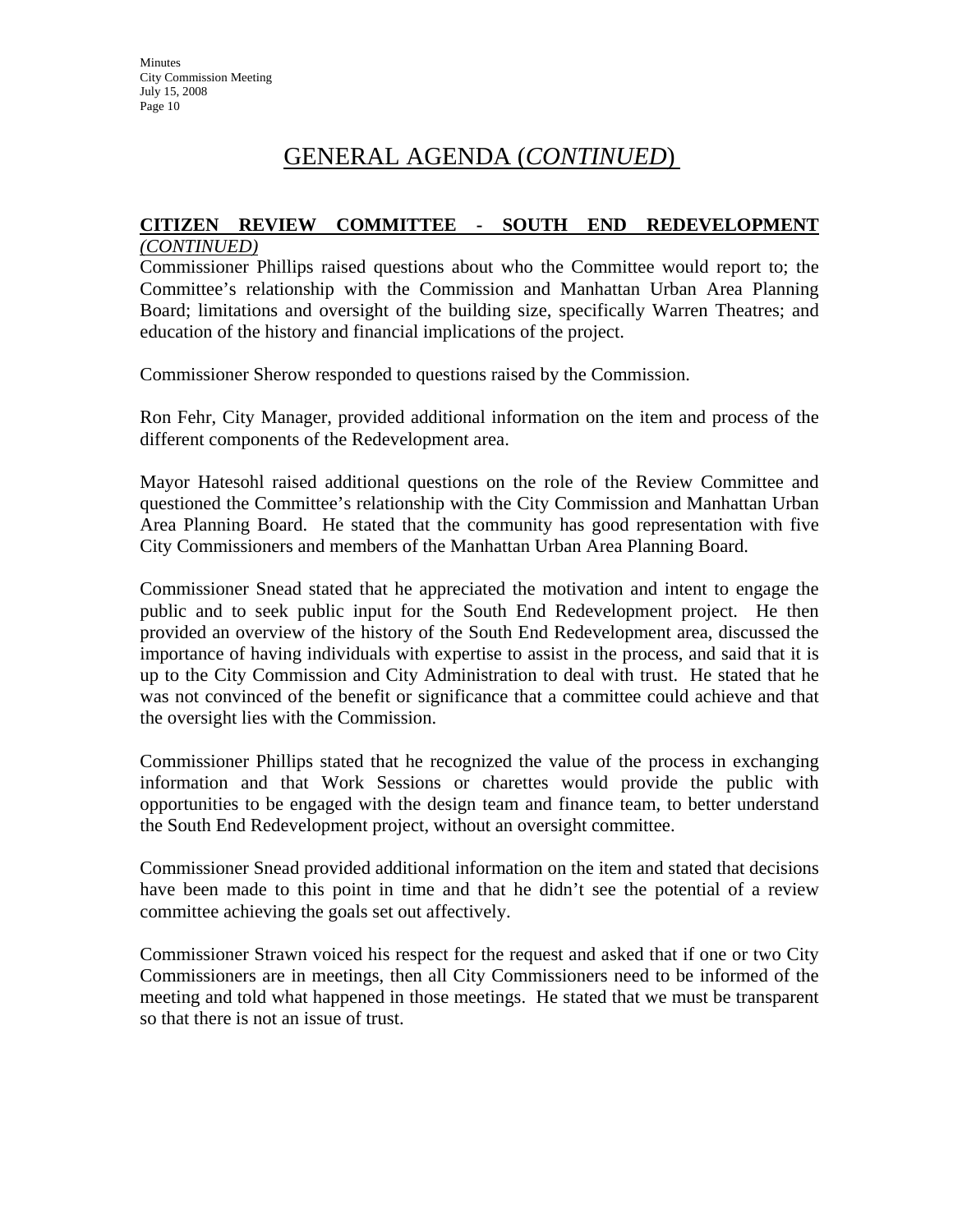### GENERAL AGENDA (*CONTINUED*)

# **CITIZEN REVIEW COMMITTEE - SOUTH END REDEVELOPMENT**

### *(CONTINUED)*

Commissioner Sherow informed the Commission that a review committee would achieve the transparency that we all want and would continue to seek transparency as the Redevelopment efforts continues. He requested that the Commission be informed about all meetings with individual Commissioners and private individuals in regards to the Redevelopment project and to be informed of what transpired in those meetings. He informed the Commission that a consensus has been reached and that he would not make a motion on the item.

Commissioner Phillips requested that an outline be prepared with opportunities for public participation on the South End Redevelopment project.

Ron Fehr, City Manager, responded to questions from the Commission and provided additional information on the item.

After additional discussion, there was no motion or action taken on the item.

#### **FIRST READING – AMEND - QUORUM FOR GOVERNING BODY**

Bill Frost, City Attorney, presented the item and responded to questions from the Commission regarding the process, statutory requirements, and the difference between the current and proposed ordinance changes.

Ron Fehr, City Manager, and Bill Frost, City Attorney, provided additional information on the item and answered questions from the Commission.

Glenda Phillips, representing the League of Women Voters, 2201 Hillview Drive, informed the Commission that the League believes in informed and active citizen participation and urged the Commission to continue with the current quorum of four.

Vincent Tracey, 304 Knoxberry Drive, requested that the Commission leave the quorum requirements as it currently is.

After additional discussion, the Commission decided to leave the quorum at four City Commissioners and did not take any action on the item.

#### **CITY PARK POOL REPLACEMENT PROCESS**

Mayor Hatesohl asked for public comment on the City Park Pool item.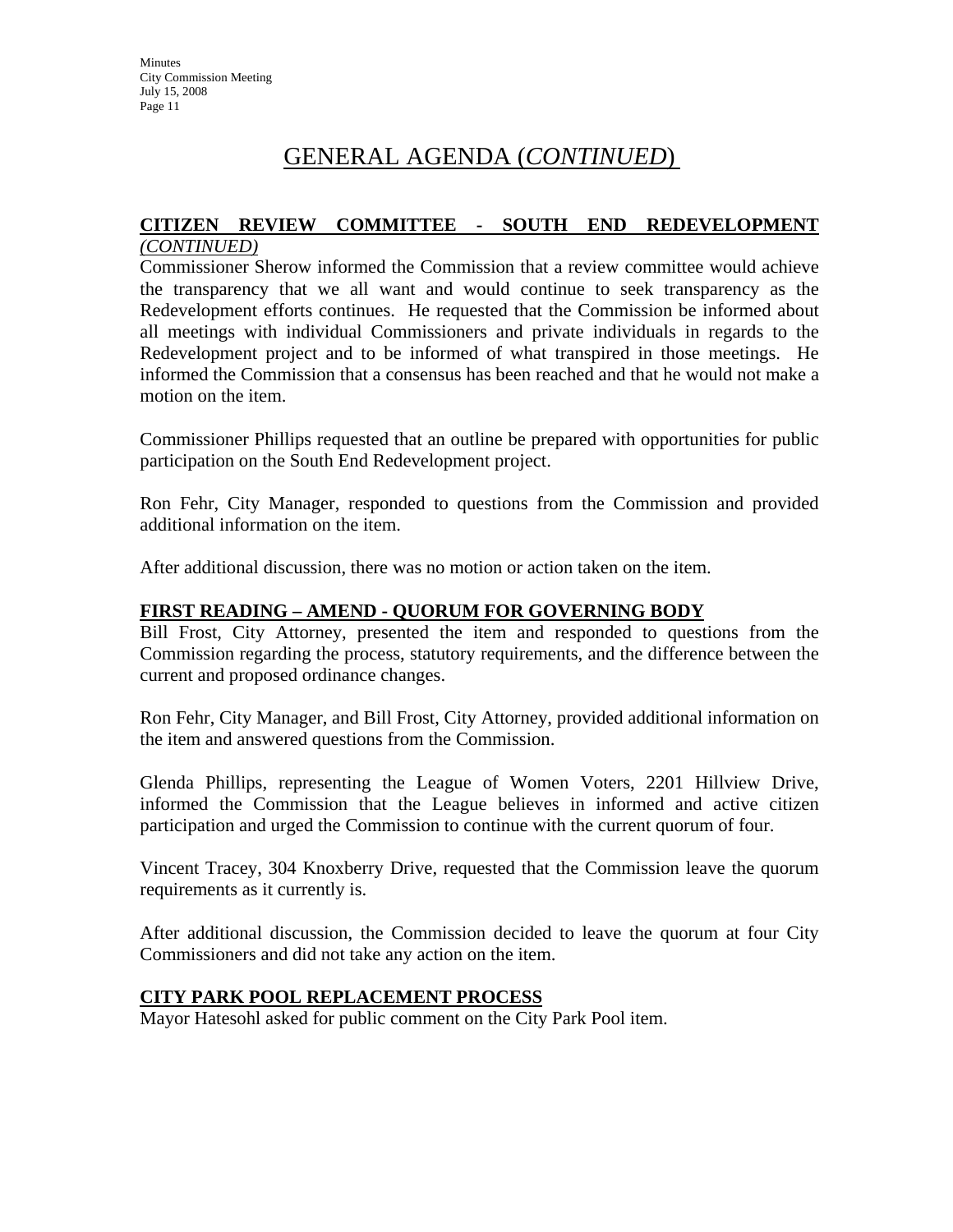### GENERAL AGENDA (*CONTINUED*)

#### **CITY PARK POOL REPLACEMENT PROCESS** *(CONTINUED)*

Austin Bullock, 4441 Little Kitten Road, informed the Commission that he is a member of the Marlins Swim Club and that the Club currently does not have City Park Pool for training. He stated that swimming is his sport and that CiCo Pool is too short for training for long course meets. He asked the Commission to build a new City Park Pool.

### EXECUTIVE SESSION

At 8:45 p.m., Commissioner Snead moved to recess into Executive Session until 9:05 p.m. for the purpose of discussion with the City Attorney concerning pending litigations, which is deemed privileged in the Attorney-Client Relationship. Commissioner Sherow seconded the motion. On roll call vote, motion carried 5-0.

At 9:06 p.m., the Commission reconvened with Mayor Hatesohl and Commissioners Strawn, Snead, Sherow, and Phillips in attendance. Commissioner Snead moved to come out of Executive Session. Commissioner Sherow seconded the motion. On vote, the motion carried 5-0.

### WORK SESSION

#### **CITY PARK POOL REPLACEMENT PROCESS**

Curt Loupe, Director of Parks and Recreation, presented an update to the Commission on City Park Pool Replacement process, design/build process, and options to be considered. He then presented a potential splash feature that could be installed in City Park.

Ron Fehr, City Manager, provided additional information on the design/build process and outlined the associated requirements.

Bill Frost, City Attorney, referred to statute requirements that cities of the first class must follow when soliciting bids and awarding projects. He then referred to a process that was used by the City of Overland Park.

Curt Loupe, Director of Parks and Recreation, provided additional information on the item and stated the efforts now need to focus on opening the City Park Pool in 2010.